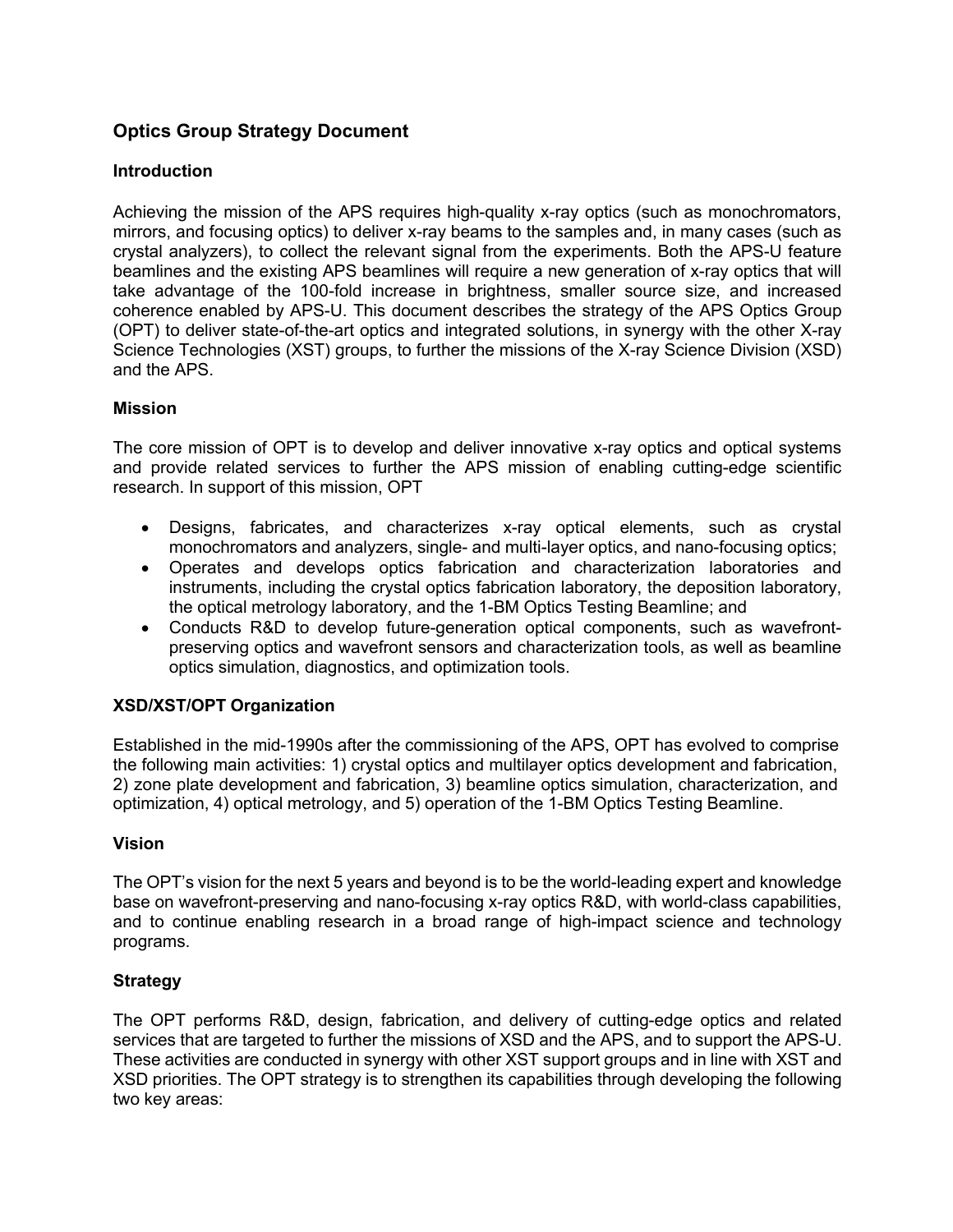- **High-performance nano-focusing optics** for current and future APS needs
- **Wavefront-preserving optics and optical systems**, including advanced crystal optics, mirrors, multilayers, and adaptive optics

In developing these capabilities, the OPT group members will 1) develop novel optics tools and techniques (including design, fabrication, and optical and at-wavelength characterizations), wavefront sensors, and relevant simulation codes; 2) perform R&D and design, fabricate, and test optics either independently or in collaboration with beamline scientists or others as appropriate; and 3) collaborate with the XST staff and APS beamline scientists and resident users to ensure successful beamline optics implementation and integration.

## **Five-year Strategy/Goals**

The five-year strategy in the above areas is as follows:

- Develop wavefront-preserving crystal monochromators, multilayers, and mirror optics, including related modeling/simulation and characterization tools; and
- Develop high-resolution focusing optics with the goal of 5 nm for the future APS Ptychoprobe.

## **Goals and Action Plan for FY 2022**

Nano-focusing Optics

- Continue R&D of nano-focusing optics for sub-10-nm spot size focusing needed for APS-U beamlines. Demonstrate fabrication technology for sub-10-nm focusing optics.
- Continue R&D and fabrication of zone plates for APS beamlines, including fabricating 10 to 14--nm zone plates, optics for new applications, and improvements to currently deployed zone plates.

Wavefront-preserving Optics and *in situ* Wavefront Sensors

- Continue R&D on advanced wavefront sensing techniques.
- Continue studies of wavefront-preserving high-heat-load mirrors, adaptive mirrors, monochromator crystals, and phase correctors.

#### Optics Characterization and Beamline Diagnostics

- Continue at-wavelength metrology characterization of X-ray optics (lenses, mirrors, crystals, windows) for APS and APS-U, focusing on the quality acceptance testing of procured refractive lenses.
- Begin developing beamline diagnostic tools (including coded-mask-based wavefront sensors and machine-learning-based beamline control) for APS-U beamlines.

#### Crystal Optics

- Continue to fabricate and develop crystal optics for APS-U and APS beamlines in collaboration with APS-U staff and APS beamline scientists.
- Continue to develop tools and refine strategies and plans to test and install APS-U crystal monochromators and analyzers in collaboration with APS-U staff, APS beamline scientists, and relevant XST support staff.
- Continue to develop the tool (the C-CHIRP) and procedures to polish channel-cut Si and Ge crystals.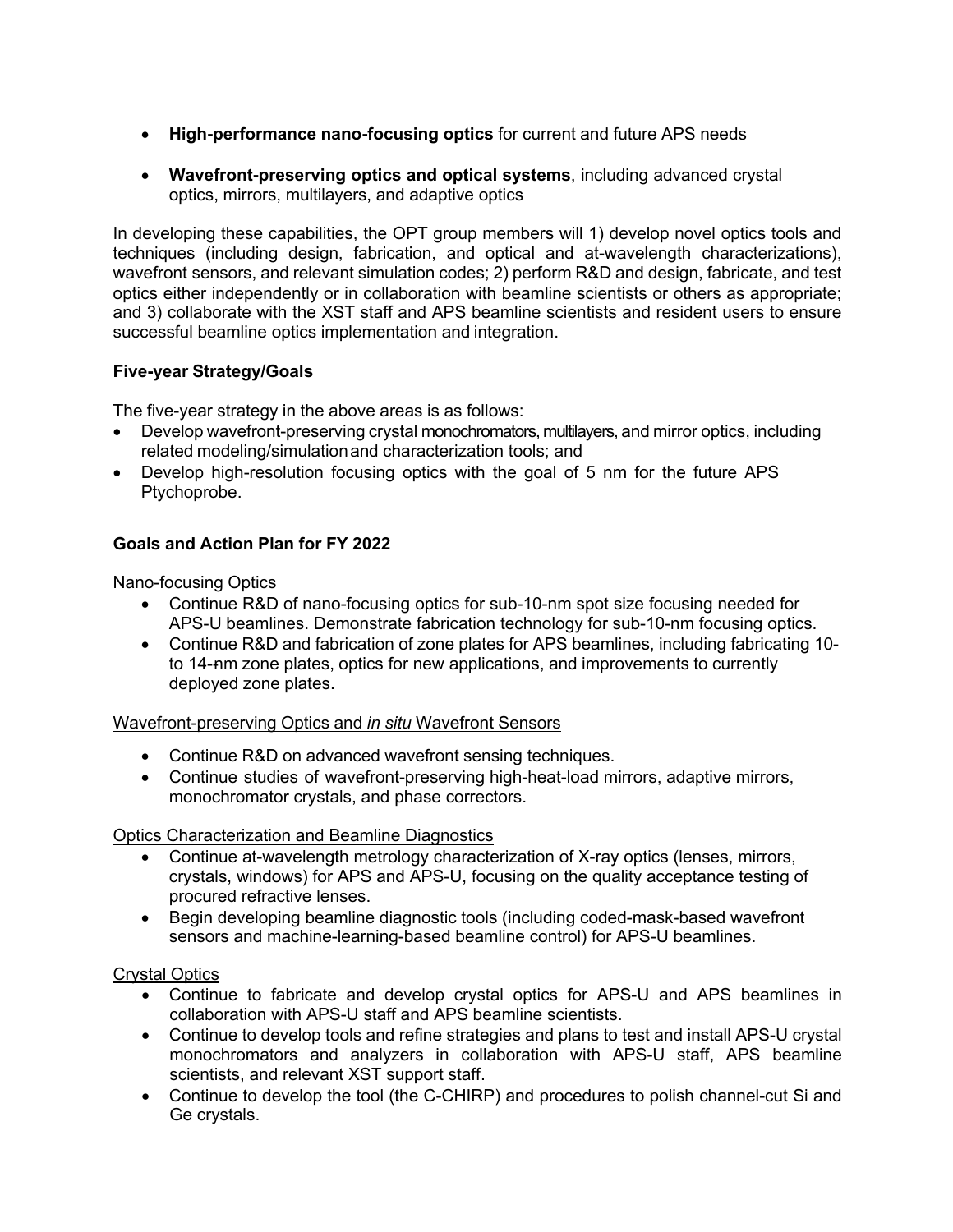Thin-film and Multilayer Optics

- Continue fabrication of high-quality coatings and multilayer optics as needed for APS-U and APS beamlines in collaboration with beamline staff and scientists.
- Continue to develop thin-film and multilayer optics techniques, including material system validation and associated testing to meet the new characteristics of APS-U beamlines.
- Build and commission a new high-resolution X-ray reflectometer.

Beamline Optics Simulation and Optimization

- Continue to provide simulation support as part of the optics procurement process for APS-U feature beamlines and the beamlines selected for enhancements.
- Continue to develop and maintain beamline optics design and simulation software.

#### Optics Metrology

- Continue to improve the metrology laboratory instruments and procedures to stay at the forefront and meet the demands of the APS-U beamline mirror measurements.
- Upgrade and commission the metrology laboratory HVAC system to improve temperature stability and cleanliness, essential to performing accurate measurements and reducing particle contamination of X-ray mirrors.
- Begin measuring APS-U mirrors for quality control and refine and update the APS-U mirror metrology plan as needed, in collaboration with APS-U staff, resident users and relevant XST staff.

#### Beamline Operations and Development

- Continue to support 1-BM optics testing activities.
- Develop a strategy and plan to upgrade 1-BM for post-APS-U operations.
- Enhance the topography and rocking-curve imaging capabilities to support APS-U and APS missions, and meet increasing user demands for characterization of wide-bandgap semiconductors including SiC, GaN,  $Ga<sub>2</sub>O<sub>3</sub>$ , and others.

#### Optics for Future Light Sources

- Continue to develop wavefront-preserving crystal optics (silicon, diamond, etc.), including wavefront-preserving cryo-cooled optics for extreme power loads and advanced imaging optics.
- Continue to develop optical concepts for cavity-based X-ray free electron laser oscillators (CB-XFELOs), output-coupling optics for CB-XFELOs, and wavefront-preserving optical components for CB-XFELOs. Design, build, and test a pilot CBXFEL cavity via a DOEfunded CB-XFELO collaboration between Argonne and SLAC.
- Continue to develop deformable-mirror-based zoom optics, including *in situ* surface metrology and wavefront sensing with integrated intelligent feedback control.
- Continue to develop new concepts for high-resolution high-throughput ix-ray spectrometers (spectrographs, x-ray echo).
- Build a prototype single-shot, high-speed wavefront sensor and test DOE prototype cryomirror project in collaboration with SLAC, BNL, and ALS.

#### Staffing

• Fill in the Group's vacant positions to support optics fabrication and testing efforts.